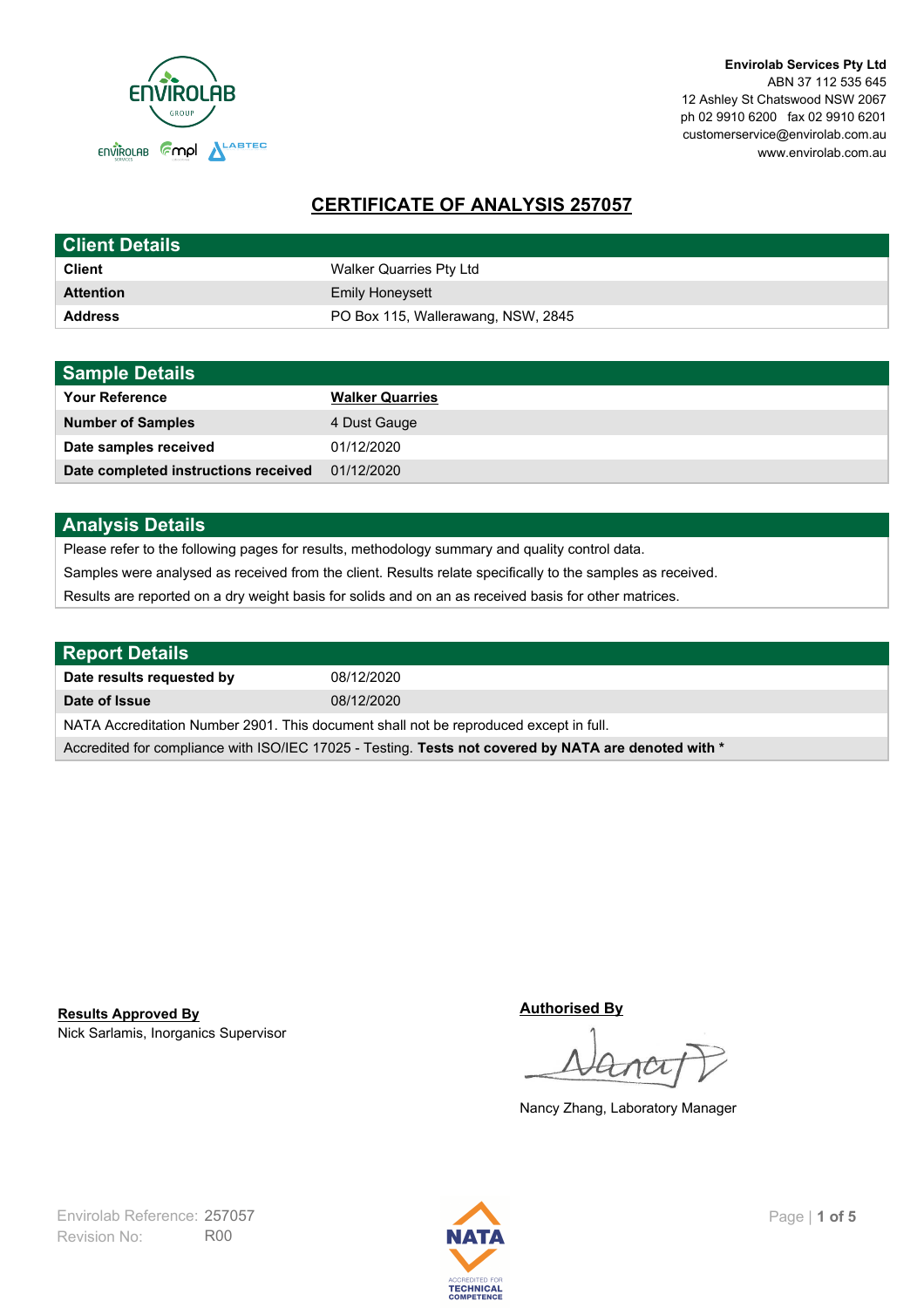| Dust Deposition AS 3580.10.1 |                          |                            |                            |                            |                            |
|------------------------------|--------------------------|----------------------------|----------------------------|----------------------------|----------------------------|
| <b>Our Reference</b>         |                          | 257057-1                   | 257057-2                   | 257057-3                   | 257057-4                   |
| <b>Your Reference</b>        | <b>UNITS</b>             | DG <sub>1</sub>            | DG <sub>2</sub>            | DG <sub>3</sub>            | DG4                        |
| Date Sampled                 |                          | 29/09/2020 -<br>29/10/2020 | 29/09/2020 -<br>29/10/2020 | 29/09/2020 -<br>29/10/2020 | 29/09/2020 -<br>29/10/2020 |
| Dust - No. of Days Collected | $\overline{\phantom{m}}$ | 31                         | 31                         | 31                         | 31                         |
| Date prepared                | $\overline{\phantom{a}}$ | 03/12/2020                 | 03/12/2020                 | 03/12/2020                 | 03/12/2020                 |
| Date analysed                | $\overline{\phantom{a}}$ | 03/12/2020                 | 03/12/2020                 | 03/12/2020                 | 03/12/2020                 |
| Insoluble Solids             | $g/m2$ /month            | 1.0                        | 1.0                        | 1.5                        | 1.1                        |
| Combustible Matter           | $q/m^2$ /month           | 0.3                        | 0.4                        | 0.8                        | 0.5                        |
| Ash                          | g/m <sup>2</sup> /month  | 0.7                        | 0.6                        | 0.7                        | 0.6                        |
| Soluble Matter               | $g/m2$ /month            | 0.5                        | 0.7                        | 0.9                        | 0.6                        |
| <b>Total Solids</b>          | g/m <sup>2</sup> /month  | 1.5                        | 1.7                        | 2.4                        | 1.8                        |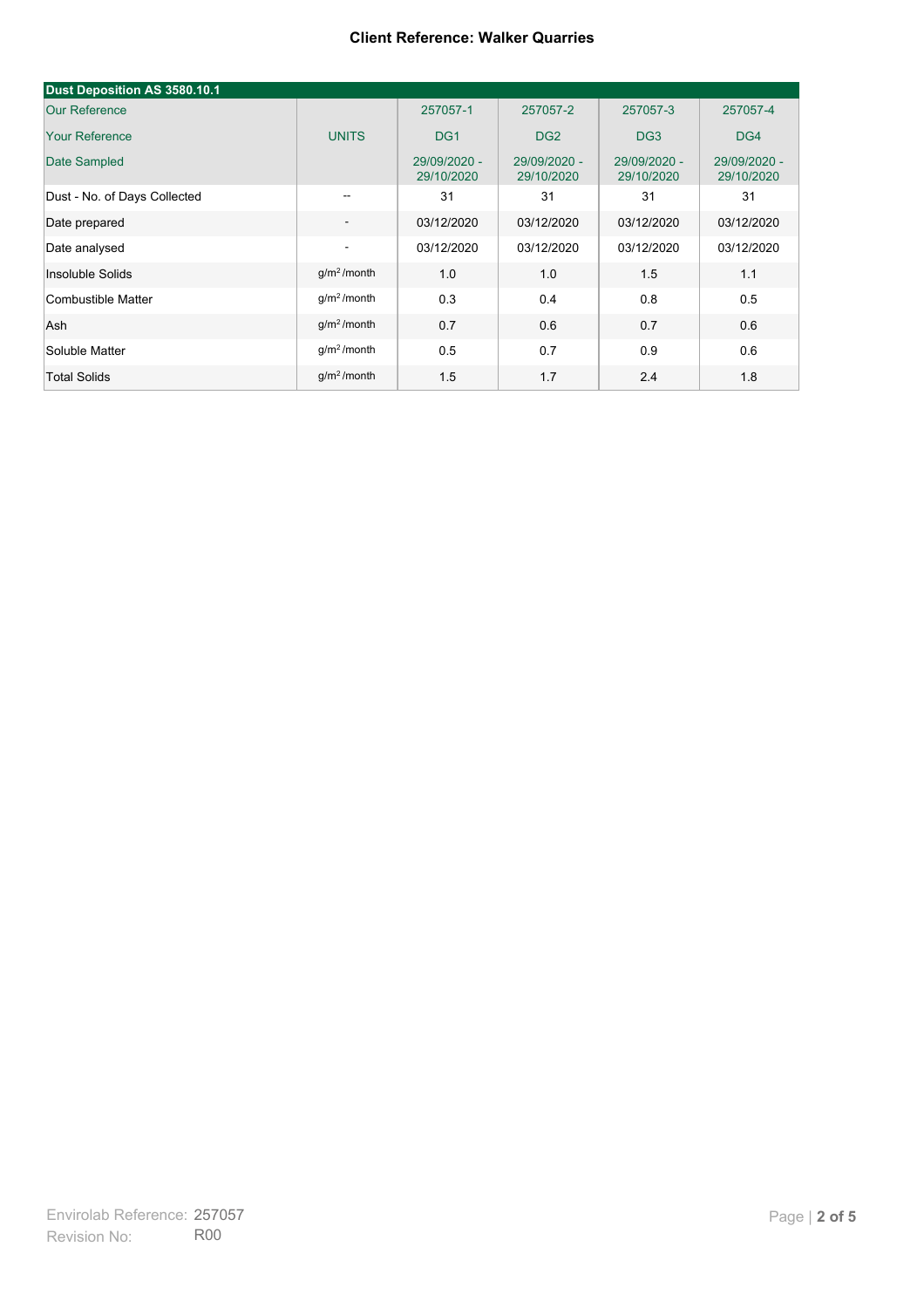| <b>Method ID</b> | <b>Methodology Summary</b>                               |
|------------------|----------------------------------------------------------|
| AS 3580.10.1     | Analysis of dust gauges by AS 3580.10.1 (analysis only). |

F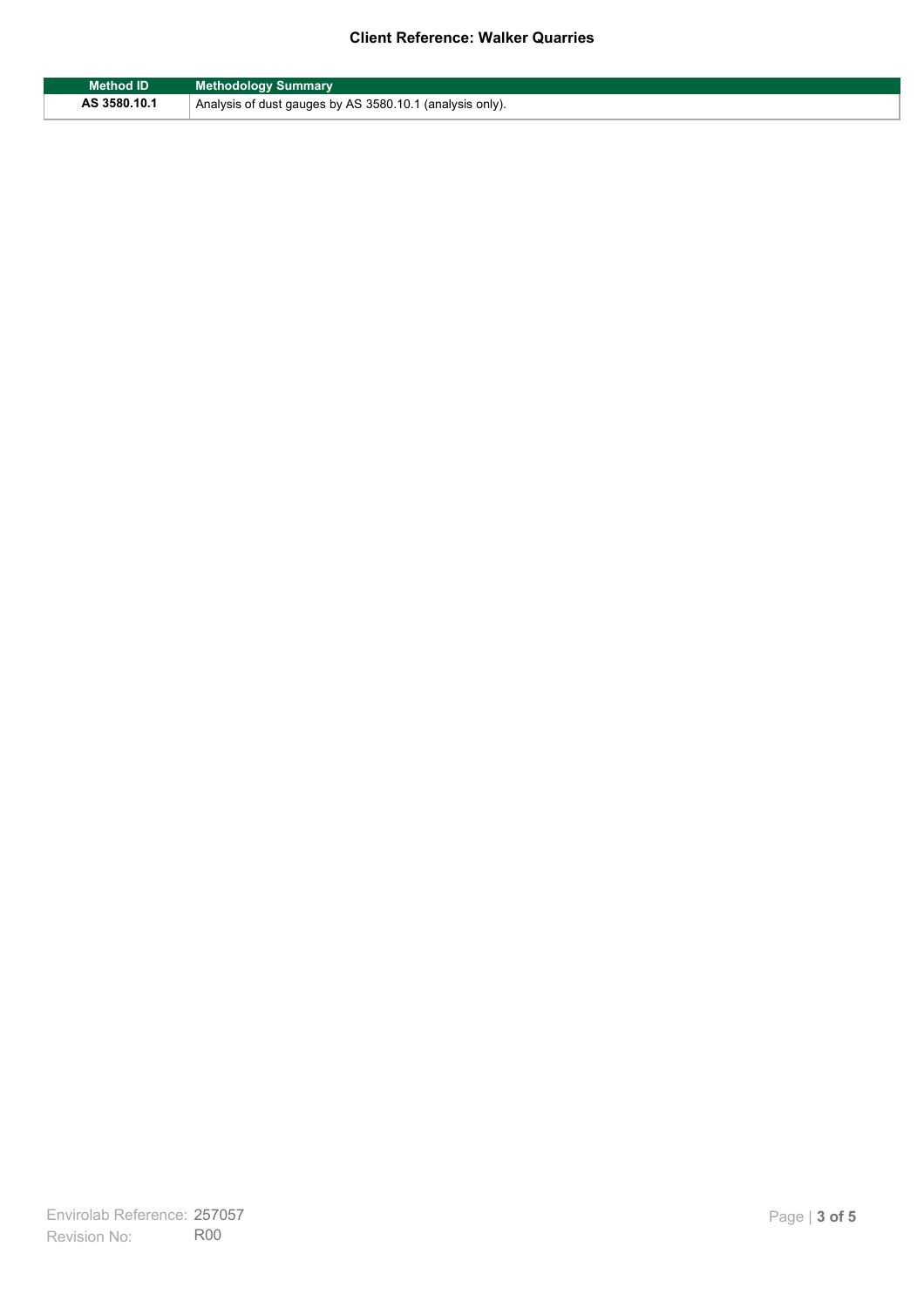| <b>Result Definitions</b> |                                           |
|---------------------------|-------------------------------------------|
| <b>NT</b>                 | Not tested                                |
| <b>NA</b>                 | Test not required                         |
| <b>INS</b>                | Insufficient sample for this test         |
| <b>PQL</b>                | <b>Practical Quantitation Limit</b>       |
| $\prec$                   | Less than                                 |
| $\geq$                    | Greater than                              |
| <b>RPD</b>                | <b>Relative Percent Difference</b>        |
| <b>LCS</b>                | Laboratory Control Sample                 |
| <b>NS</b>                 | Not specified                             |
| <b>NEPM</b>               | National Environmental Protection Measure |
| <b>NR</b>                 | Not Reported                              |